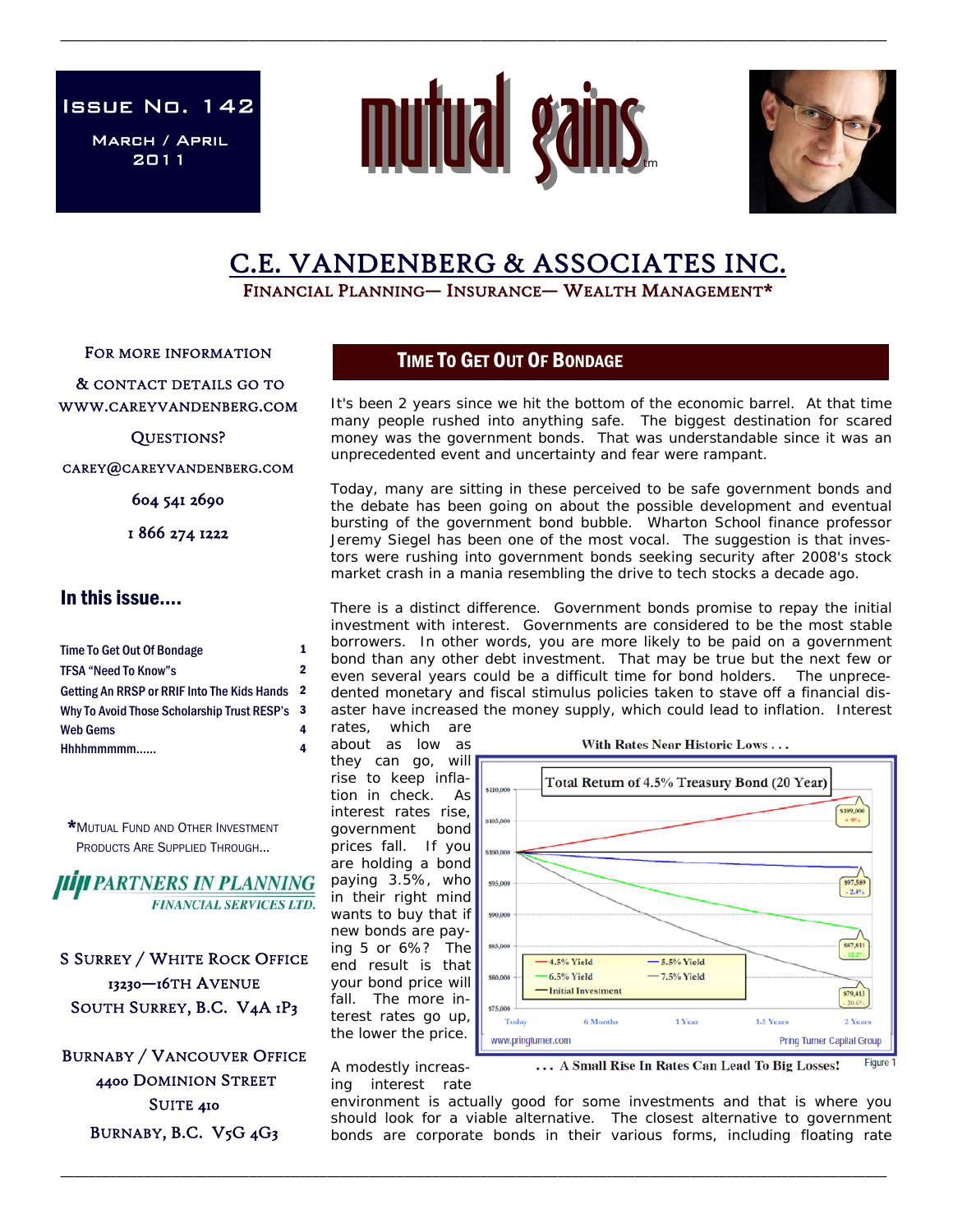#### Page 2

*(Continued from page 1)* 

bonds. I have used these a lot for clients in the last few years. They don't react to increasing interest rates like government bonds and currently corporate bonds are still paying interest rates that are higher and in some cases, much higher than government bonds. Also, along with the enhanced interest rate you have capital gains potential. "Real Return" or "Inflation Indexed" bonds can also work but they need inflation to really make them sing. Currently however we don't have much of that happening.

\_\_\_\_\_\_\_\_\_\_\_\_\_\_\_\_\_\_\_\_\_\_\_\_\_\_\_\_\_\_\_\_\_\_\_\_\_\_\_\_\_\_\_\_\_\_\_\_\_\_\_\_\_\_\_\_\_\_\_\_\_\_\_\_\_\_\_\_\_\_\_\_\_\_\_\_\_\_\_\_\_\_\_\_\_\_\_\_\_\_\_\_\_\_\_\_\_\_\_\_\_\_\_\_\_\_\_\_\_\_\_\_\_\_\_\_\_\_

If you want a more tax effective option, preferred shares are very attractive. You get paid regular dividends from the profits of the company even though the value of the investment may fluctuate. The dividend on preferred shares is in the 4% to 5% range with much less tax to pay than on bonds. With dividends your income tax can be as much as 80% less than with interest income.

# TFSA "NEED TO KNOW"S

Here are some key points to know about TFSA's:

A TFSA can be made up of a wide variety of investments. Most people think of the TFSA as a savings account kind of thing but you can put virtually any investment under the sun into a TFSA. Also, if you plan on not using the money for a long time, a higher growth, yet sound investment, can create an investment mountain.

TFSA contribution room accumulates every year. The maximum in 2009 was \$5,000. In 2010 and 2011 you have another \$10,000. That's \$15,000 in total than can be put in a TFSA if you haven't already contributed.

If you have already maximized your TFSA contributions, a TFSA withdrawal can not be put back into the plan in the same year. You would have to wait until the following year to put the money back.

Do you want to move a TFSA from one institution to another? A TFSA transfer is the best way to do this otherwise, if you withdraw the money from our old TFSA and put it into a new TFSA you will be hit with an over contribution penalty of 1% per month.

If your TFSA grows from, as an example, \$15,000 to \$22,000, you can take out \$22,000 and then replace the full \$22,000. \$22,000 is your new contribution room. You would have to wait until the following year however.

You can open more than 1 TFSA just like you can open more than 1 RRSP but like an RRSP, there is a contribution limit. Unlike an RRSP the TFSA limit starts out the same for everyone.

Over-contributions to your TFSA are subject to a 1% per month penalty. This goes to the federal government.

The TFSA limit on your NOA (Notice of Assessment) from CRA cannot be relied on to be correct. If you rely on that number and it is incorrect you will still be charged a 1% per month penalty. Yes, even if though CRA overstated the TFSA contribution amount. CRA has said they intend to send out corrected TFSA limits to individuals where the number they previously gave was wrong. This isn't actually all the government's fault. The banks lobbied CRA to be able to delay reporting their customer's TFSA activities until the end of February of the following year. This timing of reporting between the government and the banks led to the error.

### GETTING RRSP OR RRIF DOLLARS INTO YOUR OFFSPRINGS HANDS

Tax free growth within an RRSP along with year after year of tax deductions is a very powerful combination. The idea is to get tax deductions when your income is higher and pay the tax back when your income is lower. All the while you have essentially borrowed money from the government (the taxes you will eventually owe), interest free, and pay back the government years down the road. To top it off, all the while you pay no tax on the earnings of your investments.

Most people take their RRSP and convert it to a RRIF when they retire (or by age 72 at the latest) and then start taking income out to maintain a lifestyle that one has become accustomed to. I've discovered this income however, isn't always needed. You may have contributed to your RRSP diligently for years but, now getting close to or near retirement, you find that you don't need the income from your RRSP to maintain your lifestyle.

\_\_\_\_\_\_\_\_\_\_\_\_\_\_\_\_\_\_\_\_\_\_\_\_\_\_\_\_\_\_\_\_\_\_\_\_\_\_\_\_\_\_\_\_\_\_\_\_\_\_\_\_\_\_\_\_\_\_\_\_\_\_\_\_\_\_\_\_\_\_\_\_\_\_\_\_\_\_\_\_\_\_\_\_\_\_\_\_\_\_\_\_\_\_\_\_\_\_\_\_\_\_\_\_\_\_\_\_\_\_\_\_\_\_\_\_\_\_ Let's take this case, Dan and Gloria Harper. After 35 years in the workforce, they've just retired. The Harpers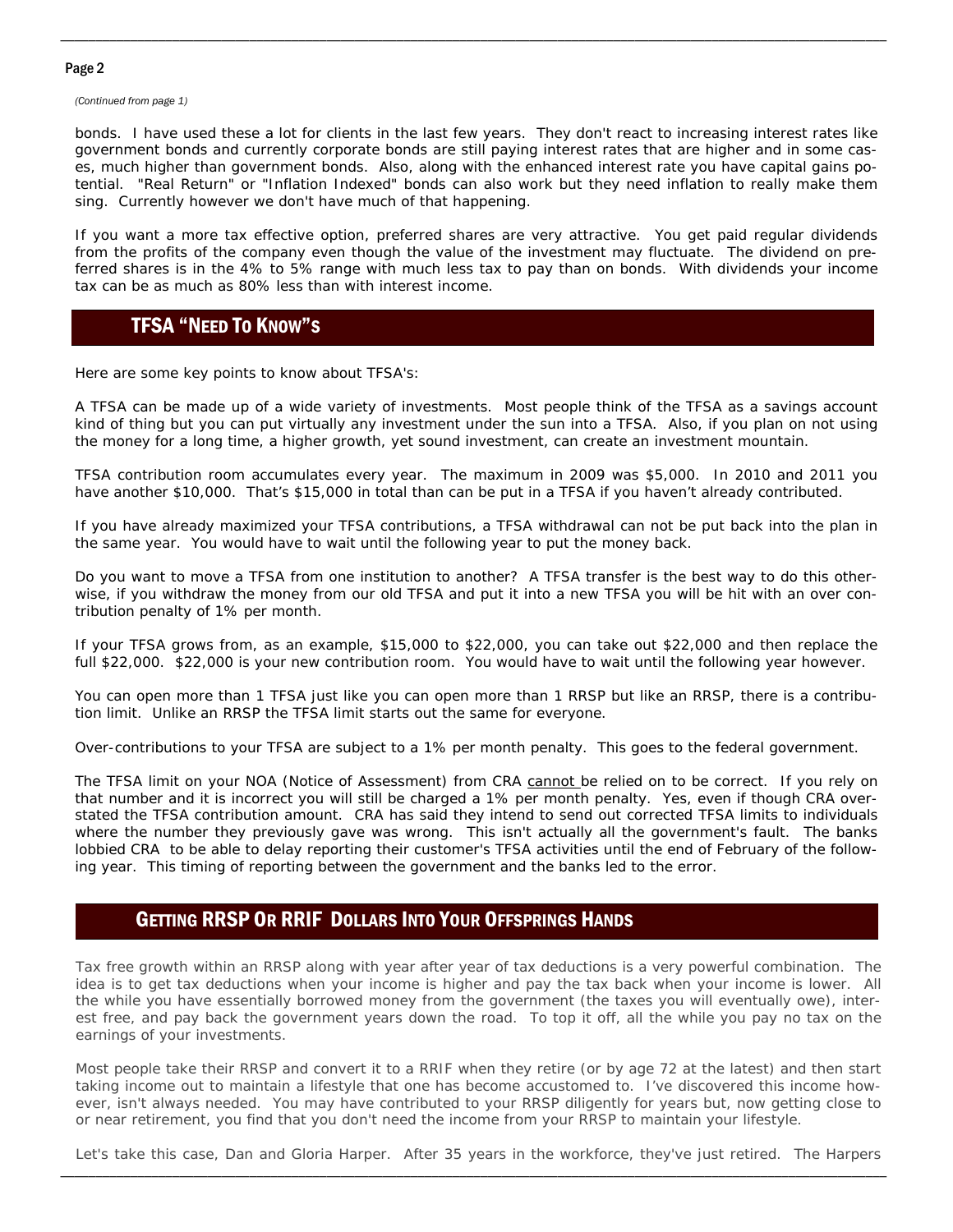#### Issue No. 142 Page 3

#### *(Continued from page 2)*

are both 65 and in good health with active lifestyles. They have 4 adult children who are financially very self sufficient. Although Dan and Gloria have \$500,000 each in their RRSP's, they live quite comfortably off of their CPP, OAS and defined benefit pension plans from their working years.

\_\_\_\_\_\_\_\_\_\_\_\_\_\_\_\_\_\_\_\_\_\_\_\_\_\_\_\_\_\_\_\_\_\_\_\_\_\_\_\_\_\_\_\_\_\_\_\_\_\_\_\_\_\_\_\_\_\_\_\_\_\_\_\_\_\_\_\_\_\_\_\_\_\_\_\_\_\_\_\_\_\_\_\_\_\_\_\_\_\_\_\_\_\_\_\_\_\_\_\_\_\_\_\_\_\_\_\_\_\_\_\_\_\_\_\_\_\_

Like many clients who come to me, they hadn't given much thought to exactly how or when they would use the RRSP savings. It was simple for them. They just saved and invested as much as they could during their working years. Since they now have come to realize that their income is sufficient without using their RRSP, they would like to leave the money in their RRSP's (soon to be RRIF's) as an inheritance to their children when they die.

They initially thought, "why not just designate our 4 children as beneficiaries of our RRSP's?". Their financial planner however pointed out that, with the compounding of their money, they would create a potentially huge tax liability at death. This would drastically reduce the value of the inheritance.

The solution they eventually put in place was this. Dan and Gloria Harper confirmed they already had each other as beneficiary on their RRSPs. With this, RRSP assets transfer tax free to the surviving spouse's RRSP. It is the death of the last spouse where the big tax hit comes. A joint last-to-die life insurance works perfectly here. The insurance proceeds are paid out upon the death of the surviving spouse, exactly when the final tax bill comes due, and exactly when they would like to pass their inheritance along to their children.

Here's how the numbers work out. Purchasing a \$3 million dollar life insurance policy would cost them \$4,026 per month. Their RRSP / RRIF withdrawal is \$6,194 and then, after paying tax (approximately 35%), the net amount paid out of the RRSP or RRIF is \$4,026. Assuming they both pass on in 25 years (age 90) and taking into account their minimum RRIF withdrawals, they would still have some money in their RRIF however they have secured a guaranteed, tax free \$3 million estate for their 4 adult children. Alternatively, they could bypass their adult children and pass it all on to their grandchildren.

At the end of the day Dan and Gloria haven't escaped paying income tax on their RRSP / RRIF withdrawals. They've just put in place a strategy to control their taxes, gradually drawing money out of their RRSP / RRIF over time and maximized the value of their inheritance to their children and / or grandchildren.

# WHY TO AVOID THOSE GROUP SCHOLARSHIP TRUST RESP'S

Have you or someone you know recently added a new born child to the family? Well then, if a call hasn't come in already it will shortly from a person trying to sell a "group scholarship trust" RESP.

Just like any financial program (RRSP, RRIF, TFSA etc) RESP's can be set up by almost any financial institution, financial planner, investment advisor or insurance agent. An RESP done through any of these channels will almost always be an individual RESP which offers much more flexibility and potential growth than their group scholarship trust competition.

The first downfall with a scholarship trust plan is the "enrolment fee". Participants must pay an enrolment fee and make contributions according to a pre-set schedule. With one of the scholarship trust companies, a \$95 a month plan would cost you \$1,070 in enrolment fees during the first year. That's 94% of the money you invest. Yes, even these "not for profit" plans as they so proudly tout, want their salespeople and executives to be paid.

The next issue is when you want to change your monthly contributions, miss a monthly contribution or simply transfer your RESP dollars somewhere else. As was written in a 2008 a study for Human Resources and Social Development Canada, "..there is a significant risk that participants in group plans end up in a worse financial situation as a result of their participation."

Even if you are with the plan for several years, you will be hit. Someone who closes a plan before maturity will forfeit the enrolment fee plus any investment gains and government grant money. Some of the forfeited money is then distributed to people who stay in their plans until they mature. This is not the case with an individual RESP. The OSC warned several years ago, if you miss a payment with a group scholarship trust plan "your account goes into default and you may lose your membership or you will pay interest on the missed payment."

There is an out if you have set up one of these RESP's up recently. You have 60 days to cancel your enrolment and get all your money back. This way you can put ALL your educations dollars into a less restrictive, less internally costly RESP for your children or grandchildren's post secondary education.

\_\_\_\_\_\_\_\_\_\_\_\_\_\_\_\_\_\_\_\_\_\_\_\_\_\_\_\_\_\_\_\_\_\_\_\_\_\_\_\_\_\_\_\_\_\_\_\_\_\_\_\_\_\_\_\_\_\_\_\_\_\_\_\_\_\_\_\_\_\_\_\_\_\_\_\_\_\_\_\_\_\_\_\_\_\_\_\_\_\_\_\_\_\_\_\_\_\_\_\_\_\_\_\_\_\_\_\_\_\_\_\_\_\_\_\_\_\_